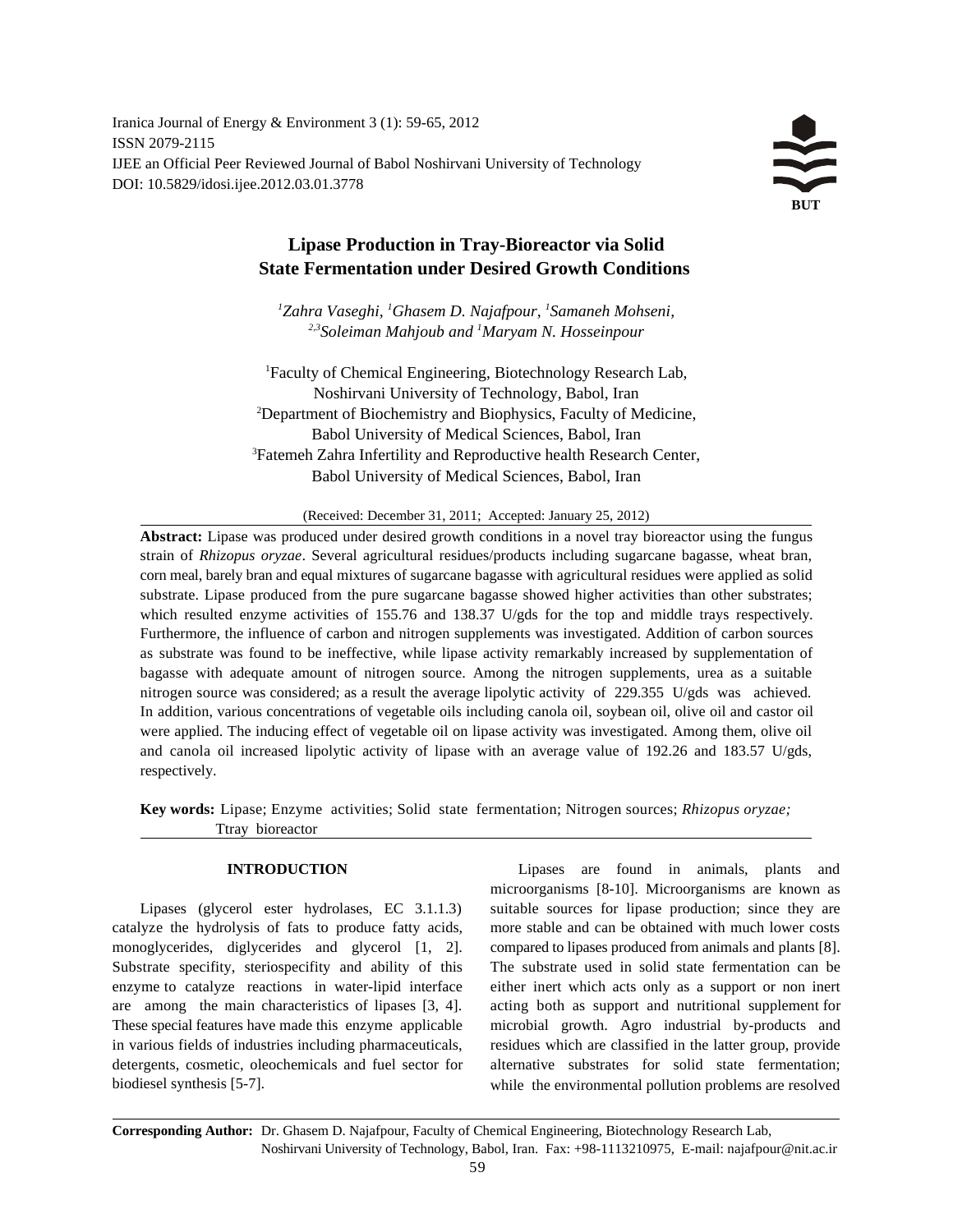considering the production of lipases through submerged *oryzae,* PTCC 5176 employed in this research was fermentation have been conducted [13-17]. Solid state supplied from Iranian Research Organization for fermentation (SSF) is defined as a fermentation process Science and Technology (IROST), Tehran, Iran. The strain occurring in absence of free flowing water. This is an was cultivated on complex agar medium at 30°C for alternative technique requiring less operative costs due 24 hours and was kept at 4°C. *R. oryzae* was grown in a to applying cheap substrates and higher product yields medium contained yeast extract (1.0 g/l), di-potassium for the production of a variety of enzymes including hydrogen phosphate  $(1.0 \text{ g/l})$ , MgSO<sub>4</sub>.7H<sub>2</sub>O  $(0.2 \text{ g/l})$ , lipases [18-20]. peptone (4 g/l) and glucose (10.0 g/l) at pH value of 8.0

restrictions deals with generation of heat and moisture of 48 hours. gradient over the substrate bed [21, 22]. In our previous work some of these limitations have been overcame by **Substrate Selection:** Various agricultural residues/by designing a novel semi-batch tray-bioreactor and products including wheat bran, rice husk, sugarcane studying the effect of cabin temperature, cabin humidity, bagasse, barely bran and corn meal categorized as non depth of the bed, initial humidity and particle size on inert substrates were used in fermentation process. lipase production. Consequently a thermotolerant and The substrates were initially washed with distilled extracellular lipase with high activity was obtained. For water and overnight dried at 60°C. Lipase activity was achieving even higher lipase productivities all of the assayed for each of the substrates. The substrate which parameters related to bioreactor conditions and substrate resulted maximum lipase activities was selected for further should be optimized. Supplementation of the substrate studies. with carbon and nitrogen sources is another important parameter affecting lipase production and efficiency of the **Tray Bioreactor Set up:** A Plexiglas bioreactor (45 × 35 process [23]. Luciana *et al.* [6] had investigated the effect  $\times$  55 cm) with three aluminum trays in series (35  $\times$  25  $\times$ 5 cm) of various carbon sources on lipase produced using was constructed. The surface of the top and middle trays *Penecillium Restrictum* in SSF. The supplementation of were perforated and covered with linen cloth which acted the lipase obtained by Palma *et al*. [24] led to both as a cooling surface. These trays were filled with solid enhancement in enzyme production and microbial substrate while the third tray located in the bottom of the growth. chamber was fully filled with supplementary nutrient

*Rhizopus oryzae* PTCC 5176 using several agro-industrial equal tray spacing (18.3cm). For maintenance of residues as substrate was investigated. The objective was appropriate temperature within the bioreactor, a heating to define the effect of supplementation of substrate with element was installed in the cabinet while connected to a additional carbon and nitrogen sources. Moreover, temperature controller (SAMWON ENG, an accuracy of several types of vegetable oils as inducers were  $\pm 0.2\% +1$  digit, Korea). Meanwhile, the desired moisture experimented in order to evaluate their capacity to support content in the cabinet was provided by circulating the lipase production. nutrient solution from the bottom tray to the surfaces of

were purchased from Merck (Darmstadt, Germany); while highest accuracy to record the bioreactor environmental para nitrophenyl palmitate was supplied from sigma- conditions, the temperature and humidity controller Aldrich (Taufkirchen, Germany). Sugarcane bagasse, probes were placed approximately in the middle of the wheat bran, barely bran and corn meal were obtained from bioreactor chamber. Meanwhile, 4 air recirculation fans local market, Iran. All vegetable oils used in this study (PC fan 12 volts, 0.18 Amperes, 1.68 Watts) were installed were categorized as food grade and also prepared from inside the cabin beside trays 1 and 2 in order to provide a local market. uniform temperature distribution inside the bioreactor.

[1, 11, 12]. In past decades, a great number of studies **Fungal Strain and Media Composition:** The *Rhizopus*  Encountering SSF in large scale, one of the main (pH meter, HANA 211, Romania) for the incubation period

In the present work, production of lipase from solution. Trays were positioned inside the cabin with **MATERIALS AND METHOD** Italy) which was used for satisfying the required humidity **Materials:** All of the chemicals used in the present study (DS FOX, accuracy  $\pm 2\%$ , Korea). For obtaining the top and middle trays. The peristaltic pump (ETATRON, was connected to a humidity controller and indicator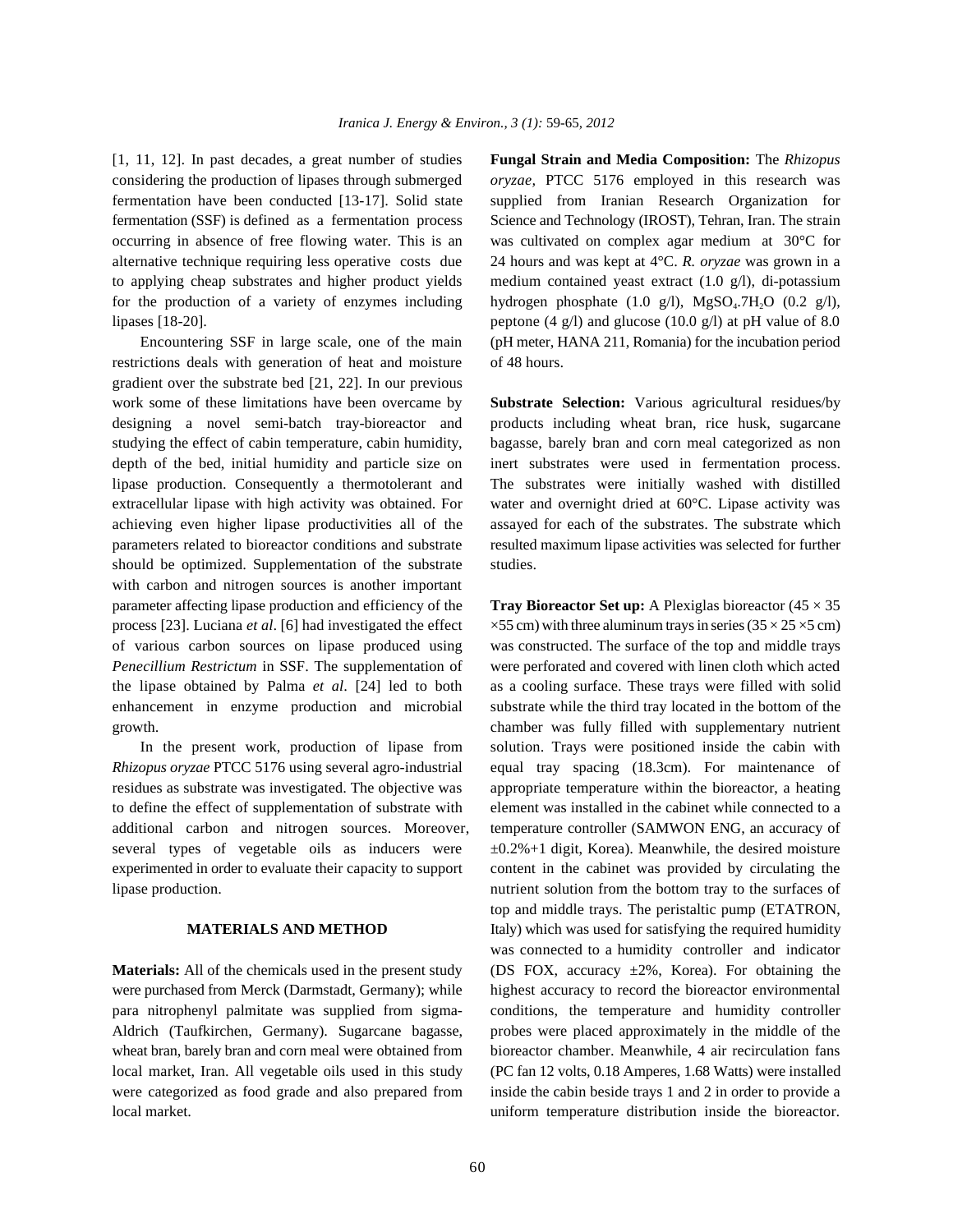

H: Heater, T: Tray, F. : Fan, P. : Pump, N: Nozzle (Platinum, USA). T.S.: Temperature Sensor, H.S.: Humidity Sensor, T.I.C.: Temperature Indicator and Controller, **Determination of Lipase Activity:** Lipase activity was

Fig. 1. It should be noted that prior to any experimental measured at 410 nm in Spectrophotometer (Unico, USA). run, all of the raw materials and media used in the The method is based on literature, discussed by Mahadik fabricated bioreactor were autoclaved at 121°C for 20 *et al*. [20]. Based on definition, one unit (U) of lipase minutes in order to prevent any microbial contamination. activity was defined as the amount of enzyme that Also the cabin was initially disinfected by oxidizing liberates one micromole of *p*-nitrophenol per minute under chemical (bleaching agent). the standard assay conditions. All experiments were

**Solid State Fermentation Process:** Paper bags (Whatman, USA) which contained 5 gram of dried sugarcane bagasse **RESULTS AND DISCUSSION** were placed on top and middle trays. Fungous seed culture was cultivated in an Erlenmeyer flask for 48 hours **Effect of Different Substrates on Lipase Production:** and then uniformly spread over the surface of sugarcane In order to verify the effect of various substrates on bagasse. In order to provide appropriate moisture content lipase activity, several agricultural residues and by within the bioreactor, the nutrient solution containing products were examined. The temperature and humidity yeast extract and di-potassium hydrogen phosphate was of the bioreactor were set at 45°C and 80%, respectively. applied with the concentrations of 1 and 0.2  $g/l$ , The best results were obtained when sugarcane bagasse respectively. The nutrients were distributed over the was used as the solid substrate confirming that it was the surface of top tray and then the solution penetrated most suitable substrate; that was probably due to higher through the bed; leaves from the bottom of the perforated content of carbohydrates (Fig. 2). Moreover, solid top tray. In the next stage, the nutrient solution may reach substrate mixtures of 50-50% bagasse and corn meal, the solid samples of the middle tray until it poured into its barely bran and wheat bran were considered for enzyme original sources of cultured media in the bottom tray. activity assays. It was observed that enzyme activity This liquid cycle continued till the humidity controller increased in all of the mixtures but still remained less than

reached to the set point. In fact, two distinct purposes were followed by the above action: firstly, the presence of liquid kept the inner environment of the bioreactor always humid. Secondly, the media has provided the required substances other than the solid substances existed in sugarcane bagasse. These actions may assist the microorganism to grow in a more accelerating manner. The experiments were conducted in incubation period of 5 days from the bioreactor start up. The activity of the crude enzyme obtained was analyzed based on described method as follows.

Fig. 1: Schematic diagram of the tray bioreactor set up; (No. 41; diameter of 125mm) by means of a vacuum pump **Sampling and Lipase Extraction from the Fermented Medium:** Samples were drawn after 72 hours of fermentation and lipase activity was evaluated. A solution comprised of NaCl (1%), Triton X-100 (1%) was used to transfer the solid media to liquid media so that the enzyme could be extracted. The solution was kept in an incubator shaker for 2 hours at 30°C and 180 rpm. Fermented solid substrate was then filtered with Whatman filter paper

H.I.C.: Humidity Indicator and Controller determined by colorimetric method with *p*-nitrophenyl The schematic diagram of bioreactor set up is shown in at  $50^{\circ}$ C for 30 min and the *p*-nitrophenol released was palmitate as substrate. The assay mixture was incubated carried out in triplicates and mean values were reported.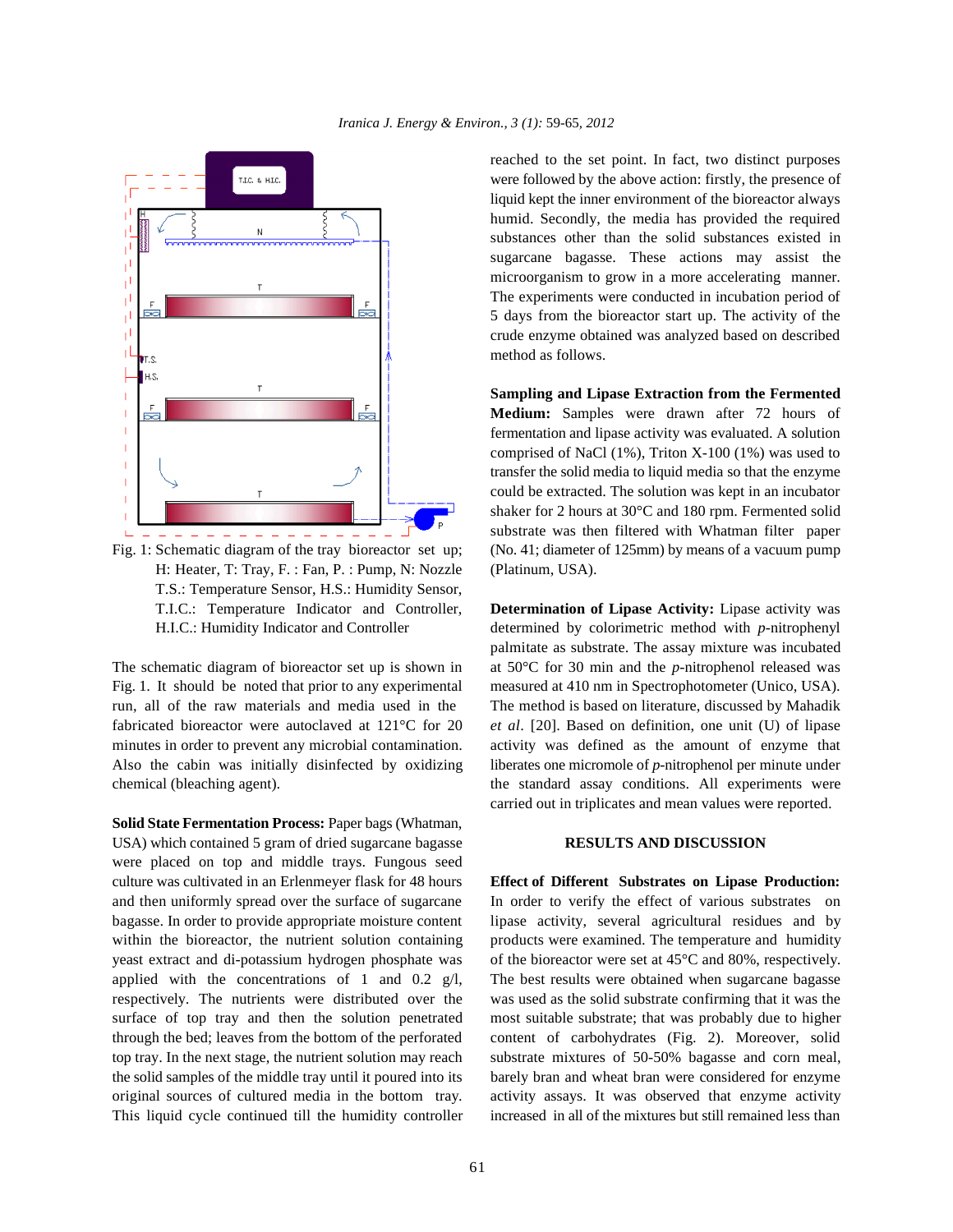*Iranica J. Energy & Environ., 3 (1):* 59-65*, 2012*



Fig. 2: Effect of different substrates on lipase production by *Rhizopus oryzae*

lipase activity obtained from the pure bagasse as single substrate. Due to the potential of sugarcane bagasse to produce lipase with higher activities compared to those produced by other substrates further studies were conducted using the natural substrate. Moreover, as it was discussed in our previous work (data not reported), in all of the experiments, lipase activity of the top tray was higher than the middle tray.

**Effect of Different Carbon and Nitrogen Sources on Lipase Production:** Lipase production was influenced by the type of carbon and nitrogen sources used as supplementary nutrients in the fermentation medium. Although various studies are available considering the effect of supplementation of medium with carbon and nitrogen sources in submerged fermentation, less information is available in solid state fermentation. However, most researchers have focused on altering carbon and nitrogen sources in the cultured medium to study their effects in solid state fermentation. In this study, sugarcane bagasse was supplemented with several carbon and nitrogen sources (2% w/w) and the activity of the produced enzyme has been monitored. In all of the experimental runs, the temperature and humidity of the bioreactor was set at 45°C and 80%, respectively.

The effect of supplementation of sugarcane bagasse with carbon sources was studied by running the experiments on various carbon sources including glucose, fructose, saccarose, xylose and starch with fixed concentration of 2% (w/w). The temperature and humidity of the cabin were adjusted at 35°C and 80%, respectively.

Table 1: Effect of supplementation of substrate with different carbon sources on lipase production

|            | Lipase           |             |                               | Normalized  |  |
|------------|------------------|-------------|-------------------------------|-------------|--|
|            | activity (U/gds) |             | lipase production $(Y_{P/S})$ |             |  |
| Carbon     |                  |             |                               |             |  |
| sources    | <b>Top Tray</b>  | Middle Tray | Top Tray                      | Middle Tray |  |
| Glucose    | 178.56           | 155.36      | 0.65                          | 0.77        |  |
| Fructose   | 236.36           | 175.56      | 0.86                          | 0.87        |  |
| Xylose     | 135.17           | 130.37      | 0.49                          | 0.65        |  |
| Saccharose | 258.55           | 190.56      | 0.94                          | 0.95        |  |
| Starch     | 190.36           | 166.76      | 0.69                          | 0.83        |  |
| Control    | 275.35           | 200.96      | 1                             |             |  |

Table 2: Effect of supplementation of substrate with different nitrogen sources on lipase production

|                   | Lipase           |             | Normalized                    |                      |
|-------------------|------------------|-------------|-------------------------------|----------------------|
|                   | activity (U/gds) |             | lipase production $(Y_{P/S})$ |                      |
| Nitrogen          |                  |             |                               |                      |
| sources           | <b>Top Tray</b>  | Middle Tray |                               | Top Tray Middle Tray |
| Urea              | 253.55           | 205.16      |                               |                      |
| Ammonium chloride | 243.95           | 180.76      | 0.96                          | 0.88                 |
| Yeast             | 222.76           | 155.16      | 0.88                          | 0.76                 |
| Peptone           | 196.76           | 171.16      | 0.78                          | 0.83                 |
| Yeast & Peptone   | 194.16           | 164.16      | 0.77                          | 0.8                  |
| Control           | 168.56           | 133.17      | 0.66                          | 0.65                 |

It was observed that lipolytic activity did not increase with none of the stated carbon sources (Table 1). The results obtained by Kamini *et al*. [19] also showed that addition of carbon sources was ineffective in increasing lipase activity. It is worth to note that bagasse is already rich in cellulosic and lignocellulosic compoundns. Thus, supplementing the substrate medium with carbon sources may not be helpful in this case.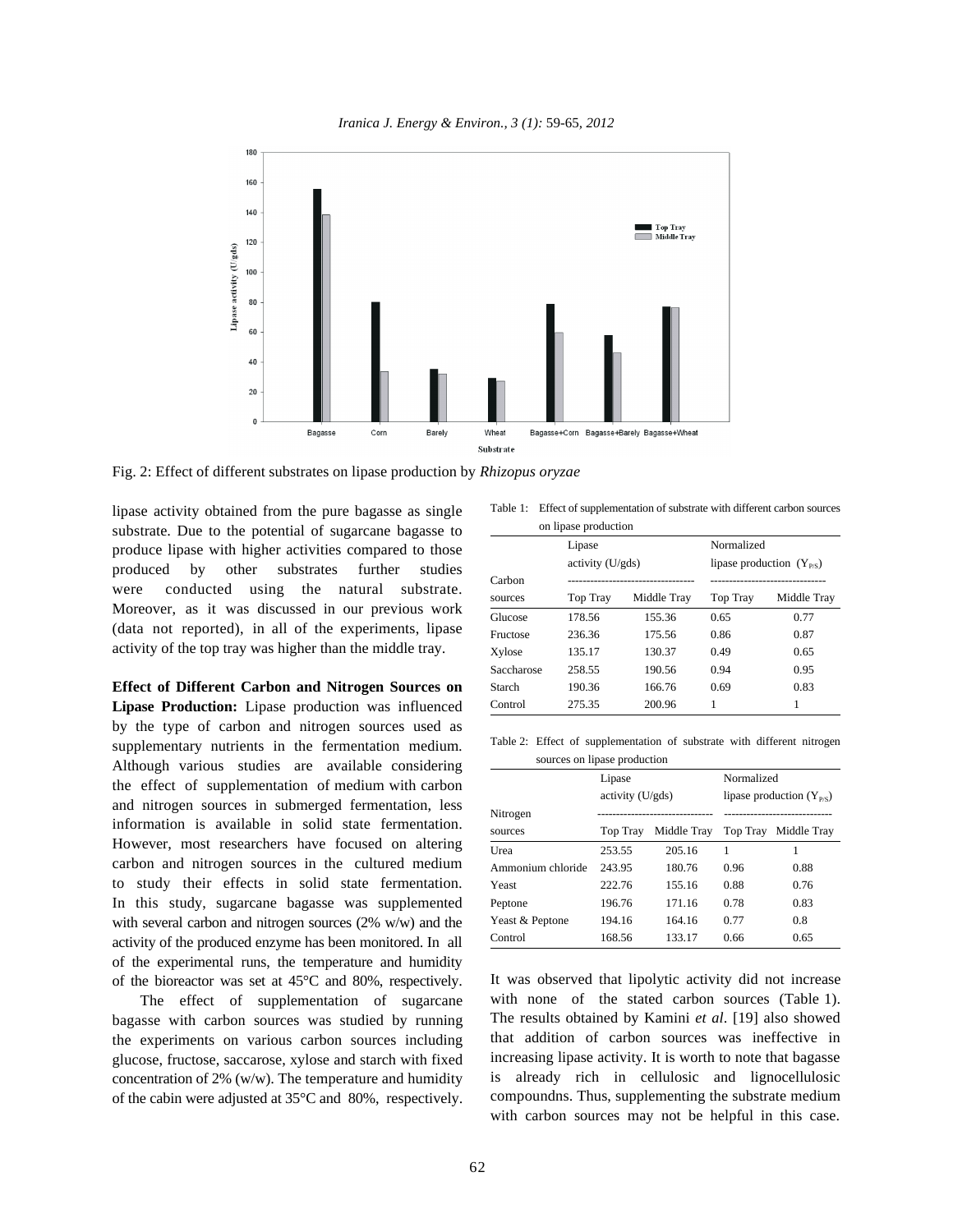was carried out in the solid media fermentation. Unlike the [27], enriching the substrate with 2% (w/w) of peptone, submerged media, the solid substrate may not be has remarkably increased lipolytic activity of the solid completely absorbed in the media. state fermentation of wheat flour by *Rhizopus chinesis*.

For studying the effect of supplementation of bagasse with nitrogen sources several nitrogen sources **Effect of Different Inducers on Lipase Production:** including yeast, peptone and an equal composition of The effect of various inducers on lipase activity was these nitrogen sources were supplied; while ammonium tested by supplementary substrates with various chloride and urea were also used as nitrogen sources. concentrations of vegetable oils  $(2-10\% (v/w))$  including The temperature and humidity of the cabin were adjusted olive, soybean, canola and castor oils. For maintaining at 45°C and 80%, respectively. As data are illustrated in equal conditions during fermentation, all of the table 2, the most enhancements in lipolytic activity were experiments were done at cabin temperature of  $35^{\circ}$ C and observed when bagasse was supplemented with cabin humidity of 80%. It was observed that olive oil organic/inorganic nitrogen sources such as urea and  $(8\% \text{ v/w})$  and canola oil  $(6\% \text{ v/w})$  led to considerable ammonium chloride. It seems that the produced enzyme is enhancement in lipase production whereas the activity of more compatible with nitrogen sources. Rigo *et al.* [25] lipase produced was higher than the case of the substrate also achieved lipase with high activities by supplementing was not supplemented with soybean oil and castor oil the medium with urea as nitrogen source. In another (Fig. 3). Damaso and his coworkers [1] had demonstrated independent work carried out by Mahanta *et al.* [26], the that olive oil concentration of 2% and 12% for wheat bran enrichment of substrate with maltose as carbon source and corn cob led to maximum lipase production from and NaNO<sub>3</sub> as nitrogen source led to enhancement in *Aspergillus niger*. In another separate research done by

Meanwhile, addition of these substances to the substrate lipolytic activity. According to Sun and his coworkers



Fig. 3: Effect of different concentrations of vegetable oils as inducers on lipase production by *Rhizopus oryzae*. (A) Olive oil, (B) Canola oil, (C) Soybean oil and (D) Castor oil.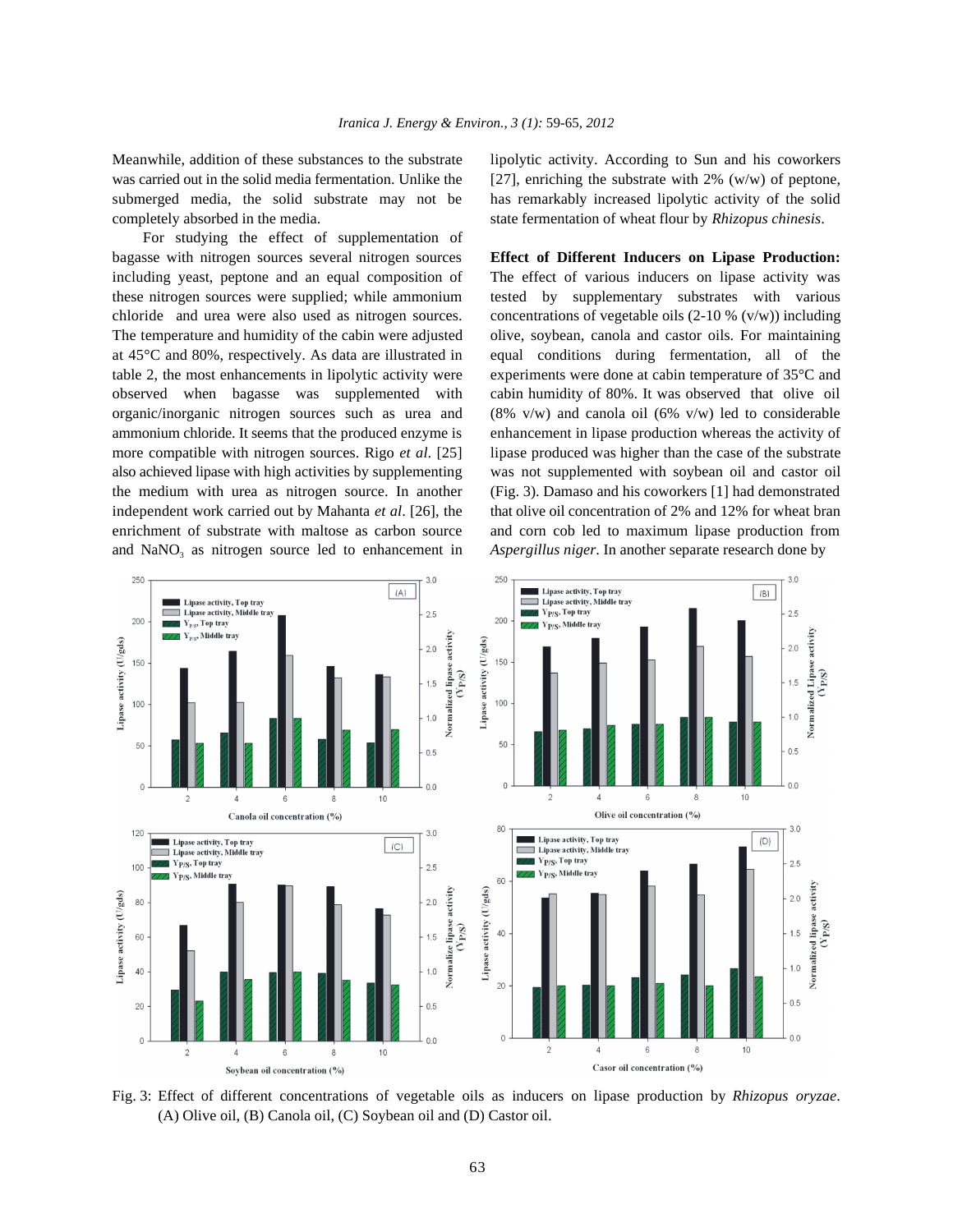Adinarayana *et al*. [28] various vegetable oils including 3. Oh, B.C., H.K. Kim, J.K. Lee, S.C. Kang and T.K. Oh, groundnuts, coconut, castor, sunflower and olive oils had been applied and it was observed that olive oil (1% w/w) had maximum improvement in lipase production. Kempka *et al*. [29] also investigated the effect of addition of soybean, olive, corn and castor oils (1% m/v) to the substrate in solid state fermentation of wheat bran using *Penicillium verrucusom*. They had found that supplementation of substrate did not have significant effect on enzyme activity.

### **CONCLUSION**

Based on the present research findings, it was concluded that the constructed bioreactor has the potential to produce lipase under different fermentation conditions. Various enzyme yields were obtained according to the type of substrate supplementation. Carbon sources did not present any positive effects as supplements whereas nitrogen sources drastically enhanced lipase production. Moreover, vegetable oils showed changing pattern when added to solid substrate; as it was observed that in contrary to olive oil and canola oil, addition of castor oil and soybean oil decreased lipase activity. Therefore, special consideration must be taken in selection of the appropriate kind of supplementation; as, the activity of lipase was highly influenced by the type of supplements.

### **ACKNOWLEDGMENTS**

The authors wish to acknowledge Biotechnology Research Center, Babol, Noshirvani University of Technology, Iran for support and facilities provided to accomplish the present research.

## **REFERENCES**

- 1. Damaso, M.C.T., M.A. Passianoto, S.C. Freitas, D.M.G. Freire, R.C.A. Lago and S. Couri, 2008. Utilization of agroindustrial residues for lipase production by solid-state fermentation. Brazillian J. Microbiol., 39: 676-681.
- 2. Gulati, R., R. Saxena, R. Gupta, R. Yadav and W. Davidson, 1999. Parametric optimisation of *Aspergillus terreus* lipase production and its potential in ester synthesis. Process Biochemistry, 35: 459-464.
- 1999. Staphylococcus haemolyticus lipase: biochemical properties, substrate specificity and gene cloning. FEMS Microbiology Letters, 179: 385-392.
- 4. Rodriguez, J., J. Mateos, J. Nungaray, V. Gonzalez, T. Bhagnagar, S. Roussos, J. Cordova and J. Baratti, 2006. Improving lipase production by nutrient source modification using *Rhizopus homothallicus* cultured in solid state fermentation. Process Biochemistry, 41: 2264-2269.
- 5. Gutarra, M.L.E., E.D.C. Cavalcanti, L.R. Castilho, D.M.G. Freire and G.L. Sant'Anna, 2005. Lipase production by solid-state fermentation. Applied Biochemistry and Biotechnology, 121: 105-116.
- 6. de Azeredo, L.A.I., P.M. Gomes, G.L. Sant'Anna, L.R. Castilho and D.M.G. Freire, 2007. Production and regulation of lipase activity from *Penicillium restrictum* in submerged and solid-state fermentations. Current Microbiology, 54: 361-365.
- 7. Gutarra, M.L.E., M.G. Godoy, F. Maugeri, M.I. Rodrigues, D.M.G. Freire and L.R. Castilho, 2009. Production of an acidic and thermostable lipase of the mesophilic fungus *Penicillium simplicissimum* by solid-state fermentation. Bioresource technology, 100: 5249-5254.
- 8. Ellaiah, P., T. Prabhakar, B. Ramakrishna, A.T. Taleb and K. Adinarayana, 2004. Production of lipase by immobilized cells of *Aspergillus niger*. Process Biochemistry, 39: 525-528.
- 9. Rogalska, E., C. Cudrey, F. Ferrato and R. Verger, 1993. Stereoselective hydrolysis of triglycerides by animal and microbial lipases. Chirality, 5: 24-30.
- 10. Sugihara, A., Y. Shimada and Y. Tominaga, 1990. Separation and characterization of two molecular forms of Geotrichum candidum lipase. J. Biochemistry, 107: 426-430.
- 11. Gutarra, M.L.E., M.G. Godoy, L.R. Castilho and D.M.G. Freire, 2007. Inoculum strategies for *Penicillium simplicissimum* lipase production by solidâ\_\_state fermentation using a residue from the babassu oil industry. J. Chemical Technology & Biotechnol., 82: 313-318.
- 12. Kempka, A.P., N.L. Lipke, T. Da Luz Fontoura Pinheiro, S. Menoncin, H. Treichel, D.M.G. Freire, M.D. Luccio and D. de Oliveira, 2008. Response surface method to optimize the production and characterization of lipase from *Penicillium verrucosum* in solid-state fermentation. Bioprocess Biosystems Engineering, 31: 119-125.